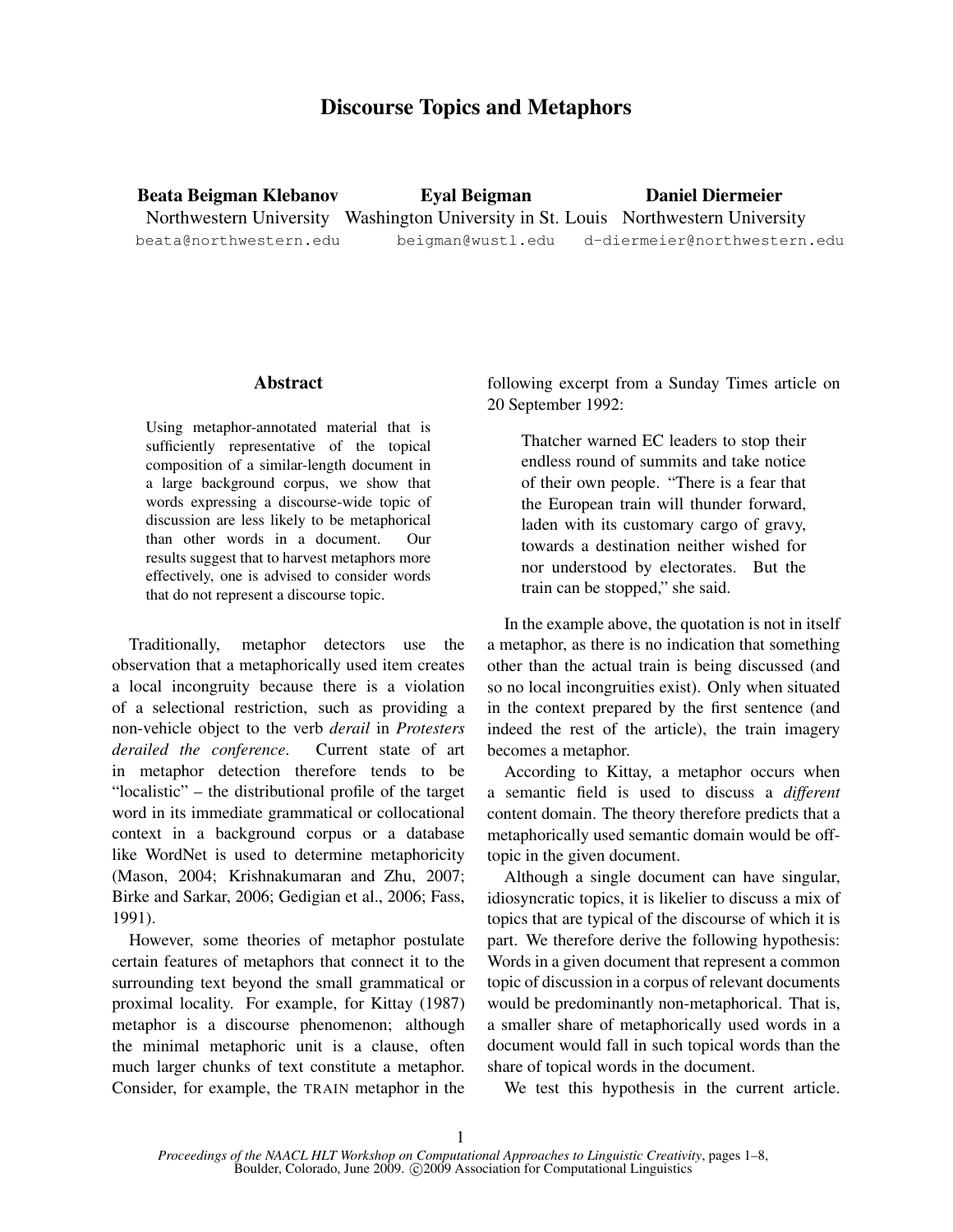Using a large background corpus, we estimate the topical composition of the target documents (section 1) that were annotated for metaphors (section 2). We then report the results of the experiment (section 3) that strongly support the hypothesis, and discuss the findings (section 4). The concluding section provides a summary and outlines the significance of the results for the practice of metaphor detection.

### 1 Topic identification

### 1.1 EUI corpus

Our aim was to create a large corpus of British media discourse regarding the emerging European Union institutions, with both Euro-phile and Euro-sceptic camps represented. Our corpus consists of 12,814 articles drawn from three British newspapers: *The Guardian* (34%), *The Times* (38%), and *The Independent* (28%), dating from 1990 to 2000. We used LexisNexis Academic<sup>1</sup> to search for the Subject index term *European Union Institutions* (henceforth, *EUI*).<sup>2</sup> After results are retrieved, we further narrow them down to only documents on the subject *European Union Institutions* in the detailed subject index of the retrieved results.<sup>3,4</sup>

### 1.2 Identification of discourse topics

We converted all  $12,858$  documents<sup>5</sup> (henceforth, EUI+M corpus) into plain text format and removed

<sup>4</sup>There is a gap in LexisNexis' index coverage of *The Times* during 1996-7 and of *The Independent* during 2000. To avoid under-representation of the newspaper and of the relevant years in the sample, we added articles returned for the search SECTION(Home news) AND (European Union OR Brussels) on *The Times* 01/1996 through 04/1998, and SECTION(News AND NOT Foreign) AND (European Union OR Brussels) on *The Independent* throughout 2000.

words from a list of 153 common function words. We then constructed an indexing vocabulary  $V$  that included all and only words that (a) contained only letters; and (b) appeared at least 6 times in the collection. All documents were indexed using this 21,046 word vocabulary. We will designate all the indexed words in document *i* as  $D_i$ .

To identify the main discourse topics in the EUI+M corpus, we submitted the indexed documents to an unsupervised clustering method Latent Dirichlet Allocation (Blei et al., 2003) (henceforth,  $LDA$ ).<sup>6</sup> The designation of the clusters as topics is supported by findings reported in Blei et al. (2003) that the clusters contain information relevant for topic discrimination. Additionally, Chanen and Patrick (2007) show that LDA achieves significant correlations with humans on a topic characterization task, where humans produced not just a topic classification but also identified phrases they believed were indicative of each class.

Using the default settings of LDA implementation, $\frac{7}{1}$  we analyzed the corpus into 100 topics. Table 1 exemplifies some of the emergent topics.

### 1.3 Topical words in a text

LDA is a generative model of text. According to its outlook, every text is about a small (typically 5-7) number of topics, and each indexed word in the text belongs to one of these topics. However, in many cases, the relationship between the word and the topic is quite tentative, as the word is not particularly likely given the topic. We therefore use parameter  $k$ to control topic assignments – we only take LDA's assignment of word to topic if the word is in the top k most likely words for that topic. For  $k=25$ , about 15% of in-vocabulary words in a document are assigned to a topic; for  $k=400$ , about half the in-vocabulary words are assigned to some topic. We designate by  $\mathbf{T}_i^k$  all indexed words in document *i* that are assigned to some topic for the given value of  $k$ . The ratio  $\frac{|T_i^k|}{|D_i|}$  describes the proportion of discourse topical words in the indexed words for the given document.

<sup>1</sup> http://academic.lexisnexis.com/online-services/academicfeatures.aspx

<sup>&</sup>lt;sup>2</sup>In LexisNexis subject index hierarchy: Government and Public Administration/International Organization and Bodies/International Governmental Organizations/European Union Institutions.

<sup>&</sup>lt;sup>3</sup>In the initial search, an article that scores 72% on the subject would be retrieved, but it would not be classified as being on this subject, and so would not be included in the final dataset. Articles in the final dataset tend to score about 90% on the subject, according to LexisNexis index.

<sup>5</sup> 12,814 EUI corpus plus 44 documents annotated for metaphors, to be described in section 2.

<sup>&</sup>lt;sup>6</sup>No stemming was performed.

<sup>7</sup> downloaded from http://www.cs.princeton.edu/˜blei/lda-c/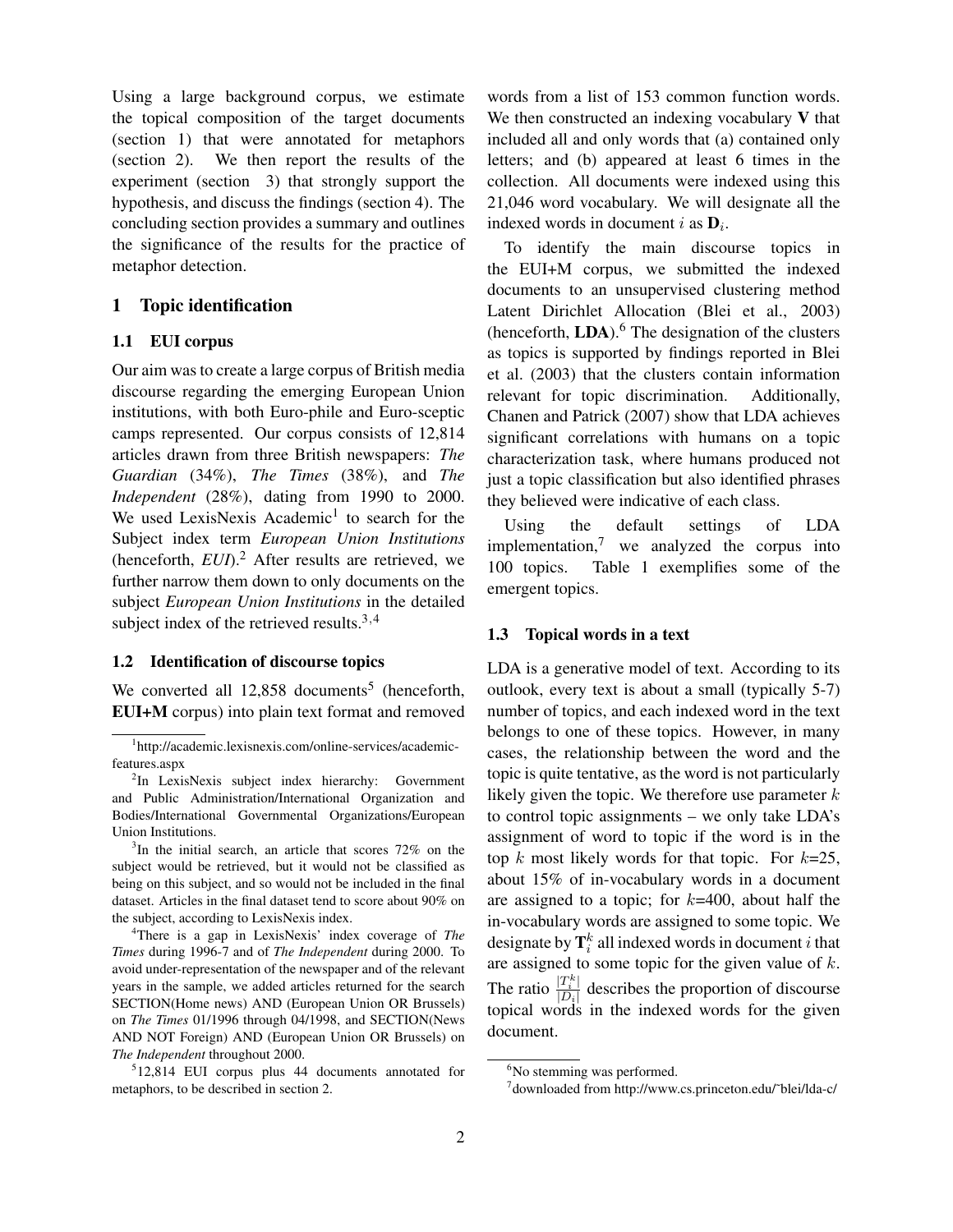Table 1: Examples of topics identified by LDA in the EUI+M corpus. All words are taken from top 25 most likely words given the topic. We boldface one word per cluster, that could provide, in our view, an appropriate label for the cluster.

foreign nato military war russian defence soviet piece un kosovo sanctions bosnia moscow

rail tunnel transport train pounds channel eurostar ferry trains passengers services paris eurotunnel

countries europe enlargement new membership members eastern conference reform voting summit commission foreign join poland negotiations

parliament mep party socialist strasbourg christian vote leader labour conservative right political green democrat elections epp

television commission satellite tv broadcasting tickets film broadcasters bbc programmes media industry channel public directive

court article justice member directive treaty question provisions case law regulation judgment interpretation rules order proceedings

social workers employment working hours jobs week employers legislation unions employees chapter rights health minimum

bank central euro monetary rates currency interest bundesbank markets economic exchange finance inflation dollar german

players football clubs uefa league fifa game cup

fishing fish fishermen fisheries quota vessels boats waters sea fleet

racism racist ethnic xenophobia black minorities jury discrimination white relations

drugs patent research human companies genetic scientists health medical biotechnology disease

children parents punishment school rights family childcare corporal education law father mother

controls immigration border asylum checks passport police citizens crime europol

energy nuclear emissions oil electricity gas environment carbon tax pollution fuel global cut

commission fraud commissioners brussels report allegations officials inquiry meps corruption mismanagement staff santer

### 2 Metaphor annotation

Ideally, we should have sampled a small sub-corpus from the EUI corpus for metaphor annotation; however, the choice of the data for annotation predated the construction of the EUI corpus.

Our interest being in the way metaphors used in public discourse help shape attitudes towards a complex, ongoing and fateful political reality, we came across Musolff's (2000) work on the British discourse on the European integration process throughout the 1990s. Working in the corpus linguistics tradition, Musolff (2000) studied a number of metaphors recurrent in this discourse, making available a selection of materials he used, marked with the metaphors.<sup>8</sup>

One caveat to directly using the database is the lack of clarity regarding the metaphor annotation procedure. In particular, the author does not report how many people participated, or any interannotator agreement figures. We therefore chose 4 out of Musolff's list of source domains, took all articles corresponding to them (128 documents), along with 23 articles from other source domains, and submitted them to a group of 8 undergraduate annotators, on top of Musolff's original markup that is treated as another annotator.

Annotators received the following instructions, reflecting our focus on the persuasive use of metaphor, as part of an argument:

Generally speaking, a metaphor is a linguistic expression whereby something is compared to something else that it is clearly *literally* not, in order to make a point. Thus, in Tony Blair's famous "I haven't got a reverse gear", Tony Blair is compared to a car in order to stress his unwillingness/inability to retract his statements or actions. We would say in this case that a metaphor from a VEHICLE domain is used. In this study we will consider metaphors from 4 domains.

For the 4 chosen domains we provided the following descriptions, along with 2 examples for each:

<sup>8</sup> available from http://www.dur.ac.uk/andreas.musolff/Arcindex.htm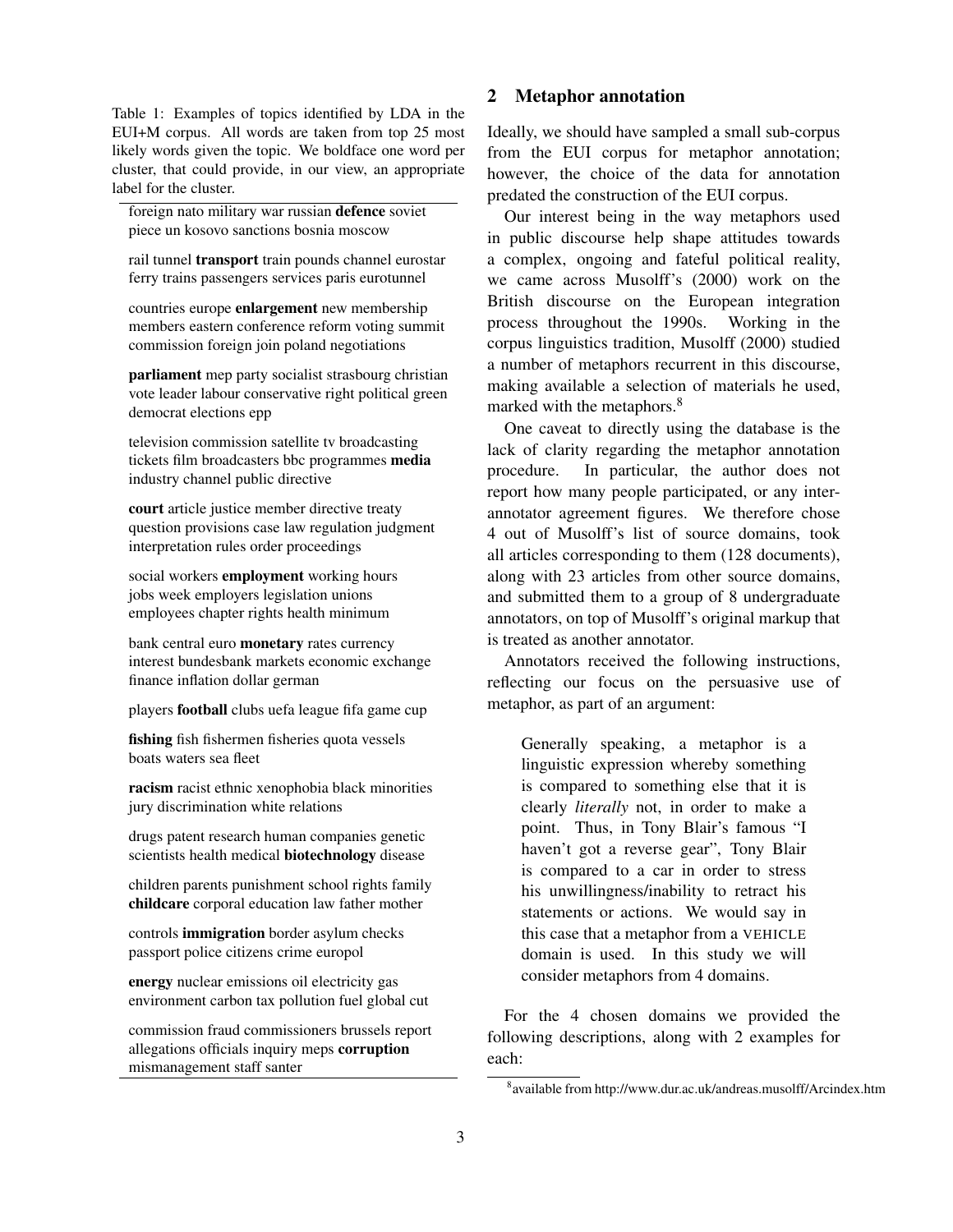- AUTHORITY Metaphors that have to do with discipline and authority, like school, religion, royalty, asylum, prison, etc.
- LOVE Metaphors from love/romance and family.
- BUILD Metaphors that have to do with building (the process) and houses and other buildings or constructions, their parts and uses.
- VEHICLE Metaphors that have to do with landborne vehicles, their parts, operation and maintenance.

People were instructed to mark every paragraph where a metaphor from a given domain occurs. They were also asked to provide a comment that briefly summarizes the ground for their decision, saying what is being compared to what.<sup>9</sup>

Table 2 shows the inter-annotator agreement figures.

Table 2: Inter-annotator agreement, measured on 2364 paragraphs  $(151$  documents).<sup>11</sup>

| Source Domain of Metaphor | к,   |
|---------------------------|------|
| <b>LOVE</b>               | 0.66 |
| <b>VEHICLE</b>            | 0.66 |
| <b>AUTHORITY</b>          | 0.39 |
| <b>BUILD</b>              | 0.43 |

LOVE and VEHICLE are close to acceptable reliability, with the other two types scoring low. In order to understand the nature of disagreements, we submitted the annotated materials plus some random annotations to 7 out of the original 8 people for validation, 4-8 weeks after they completed the annotations, asking them to accept or reject metaphor markups. We found that metaphors initially marked by at least 4 people (out of 9) were accepted as valid by people who did not initially mark them in 91% of the cases, on average across the metaphor types. These are thus uncontroversial cases, with the missing annotations likely due to attention slips rather than to genuine differences of opinion. Metaphors initially marked by 1-3 people were more controversial, with the average validation rate of 41% (Beigman Klebanov et al., 2008).

Evidently, some of the metaphors are clearercut than others, yet even the more difficult cases got non-negligible support at validation time from people who did not initially mark them. We therefore decided to regard the whole of the annotated data as valid for the purpose of the current research. Our focus is on finding metaphors (recall), and less on making sure all candidate metaphors are acceptable to all annotators; it suffices to know that even the minority opinion often finds support.

In the second stage of the research, we expanded the repertoire of the metaphor types to include additional source domains, mainly from Musolff's list. The dataset has so far been subjected to non-expert annotations by a group of the total of 15 undergraduate students. Metaphors from the source domains of VEHICLE, LOVE, BUILDING, AUTHORITY, WAR, SHOW, SCHOOL, RELIGION, MEDICINE were annotated by different subsets of the students.

The outcome of the second stage of the project is not sufficient for addressing the issue of discourse topics vs metaphors, however, as there are instances of metaphors in the text that do not fall into any of the source domains singled out by Musolff as recurrent ones in the discourse under consideration. We are now at an early stage of the third phrase we call OpenMeta, where annotators are asked to mark all metaphors they can detect, not confining themselves to a given list of source domains. Only annotators who participated in the previous, type-constrained, version of the task participate in OpenMeta project. So far, we have 44 documents annotated by 3 people for open-domain metaphors. This subset features as full a coverage of all metaphors used in the documents as we were able to obtain so far, and it is going to serve as test data for the topics vs metaphors hypothesis.

<sup>&</sup>lt;sup>9</sup>In the topics vs metaphors experiment, we test the hypothesis on words rather than paragraphs. For metaphors from a pre-specified domain, such as VEHICLE or LOVE, it was usually clear which words in the paragraph belong to the domain and are used metaphorically. People's comments often explicitly used words from the paragraph, or made it otherwise clear through their description. For OpenMeta phase (please see below), where people were asked to mark metaphors from any source domain, they were also asked to single out the words in the paragraph that witness the metaphor, and these are the words used in the current experiment.

<sup>&</sup>lt;sup>11</sup>These are results for binary classification for each metaphor type rather than a multiclass classification, since some articles have more than one type and some have none.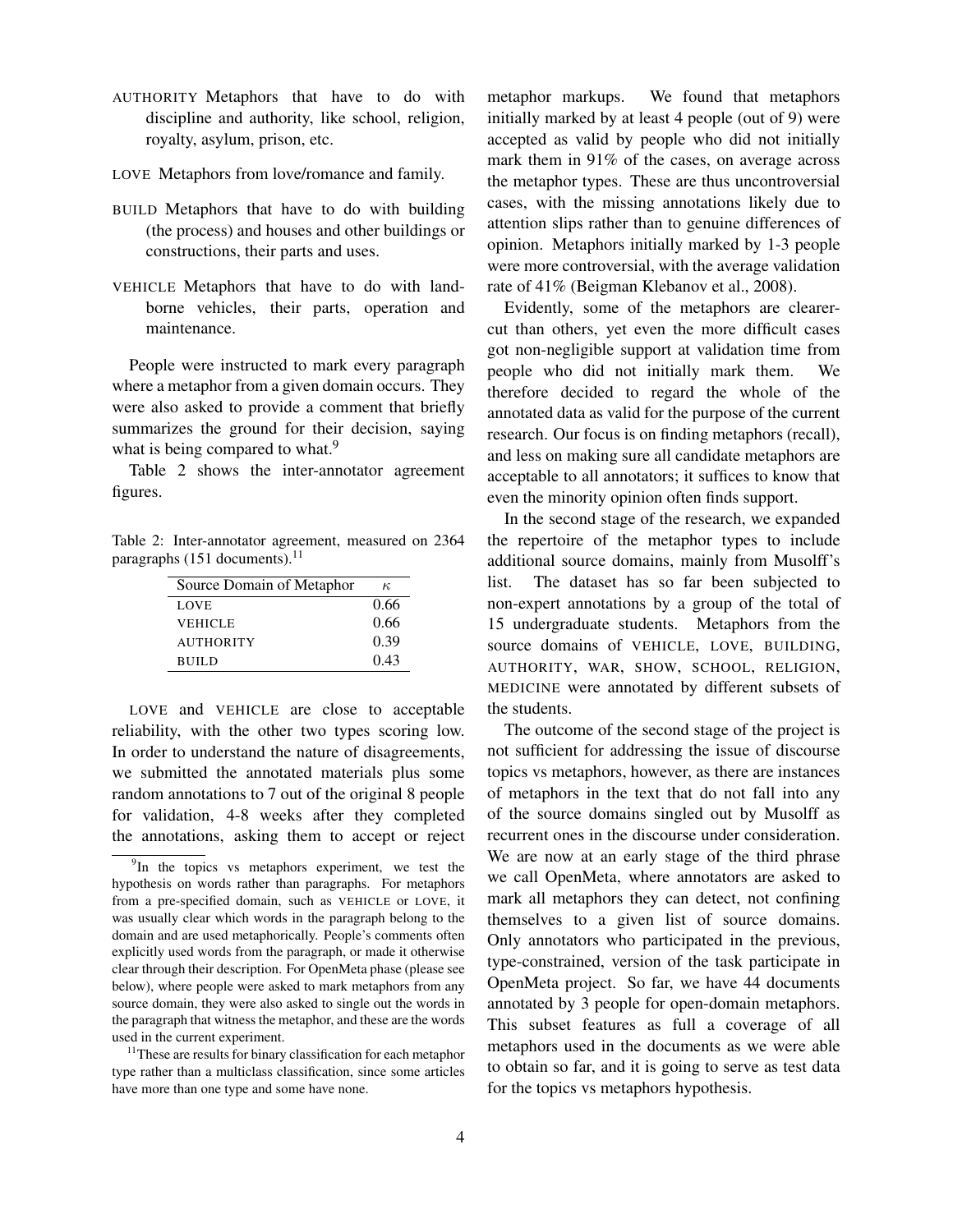Our test set is thus biased towards recurrent metaphorical domains (those named by Musolff), and towards metaphors that are relatively salient to a naive reader, from recurrent or other source domains. Metaphors marked in the test data are those afforded a high degree of rhetorical presence in the discourse – either quantitatively, because they are repeated and elaborated, or qualitatively, because they are striking enough to arrest the naive reader's attention. According to the Presence Theory in rhetoric (Perelman and Olbrechts-Tyteca, 1969; Gross and Dearin, 2003; Atkinson et al., 2008), elements afforded high presence are key to the rhetorical design of the argument. These are not so much metaphors we live by without even noticing, such as those often studied in Conceptual Metaphor literature, like VALUE AS SIZE or TIME AS SPACE; these are metaphors that are clearly a matter of the author's conscious choice, closest in the current theorizing to Steen's (2008) notion of *deliberate* metaphors.

#### 2.1 Pseudo sampling

The annotated data is not really a sample of the corpus. In fact, it is not known to us exactly how the documents were chosen; although all 44 metaphor annotated documents are from the newspapers and dates participating in the EUI corpus, only 20% are actually in the EUI corpus. How can we establish that there is a fit between the EUI collection and the annotated texts? We check how well discourse topics cover the documents, in the corpus and in the annotated material. Specifically, for a fixed k, is there a difference in the  $\frac{|T_i^k|}{|D_i|}$  for annotated documents as opposed to the corpus at large? Using a random sample of 50 documents from EUI corpus, a 2-tailed t-test yielded  $p < 0.05$ , for all k, the trend being towards a better coverage of the EUI documents than of the metaphor annotated ones.

We hypothesized that this was due to the large discrepancy in the lengths of the texts: An average text in the EUI sample is 432 words long, whereas the metaphor annotated texts are 775 words long on average, with the shortest having 343 words. Shorter texts tend to be less elaborate and more "to the point", with a higher percentage of topical words.

To neutralize the effect of length on topical

coverage, we chose from the EUI sample only documents that were at least 343 words long, resulting in 31 documents. Comparing those to the 44 metaphor annotated documents, we found  $p >$  $0.37$  for every k, i.e. the annotated documents are indistinguishable in topical coverage from similarlength documents in the EUI corpus.

#### 3 Experiment

#### 3.1 Summary of notation

- V All and only non-stop words containing only letters that appeared in at least 6 documents in the collection.
- $D_i$  All words in document i that are in V.
- $\mathbf{T}_i^k$  All words in document *i* that are in V and are in the top  $k$  words for some topic active in document i according to LDA output.
- $M_i$  All words in document i that are in V and are marked as metaphors in this document.

#### 3.2 Hypothesis

We hypothesize that words in a given document that are high-ranking representatives of a common topic of discussion in a relevant corpus are less likely to be metaphorical than other words in the document. That is, such words would contain a smaller proportion of metaphors than their share in text. Using the definitions above: For an average document *i* and any  $k$ ,  $\frac{|T_i^k|}{|D_i|} > \frac{|M_i \cap T_i^k|}{|M_i|}$ .

#### 3.3 Results

As we hypothesized, metaphors are underrepresented in topically used words. Thus, for  $k=25$ , about 15% of the indexed words in the document are deemed topical, containing about 3% of the metaphorically used indexed words in that document. For  $k=400$ , about 53% of the indexed words are topical, capturing only 22% of the metaphors.

#### 4 Discussion

#### 4.1 Metaphors from salient domains

A number of domains singled out by Musolff (2000) as being recurrent metaphors in the corpus, such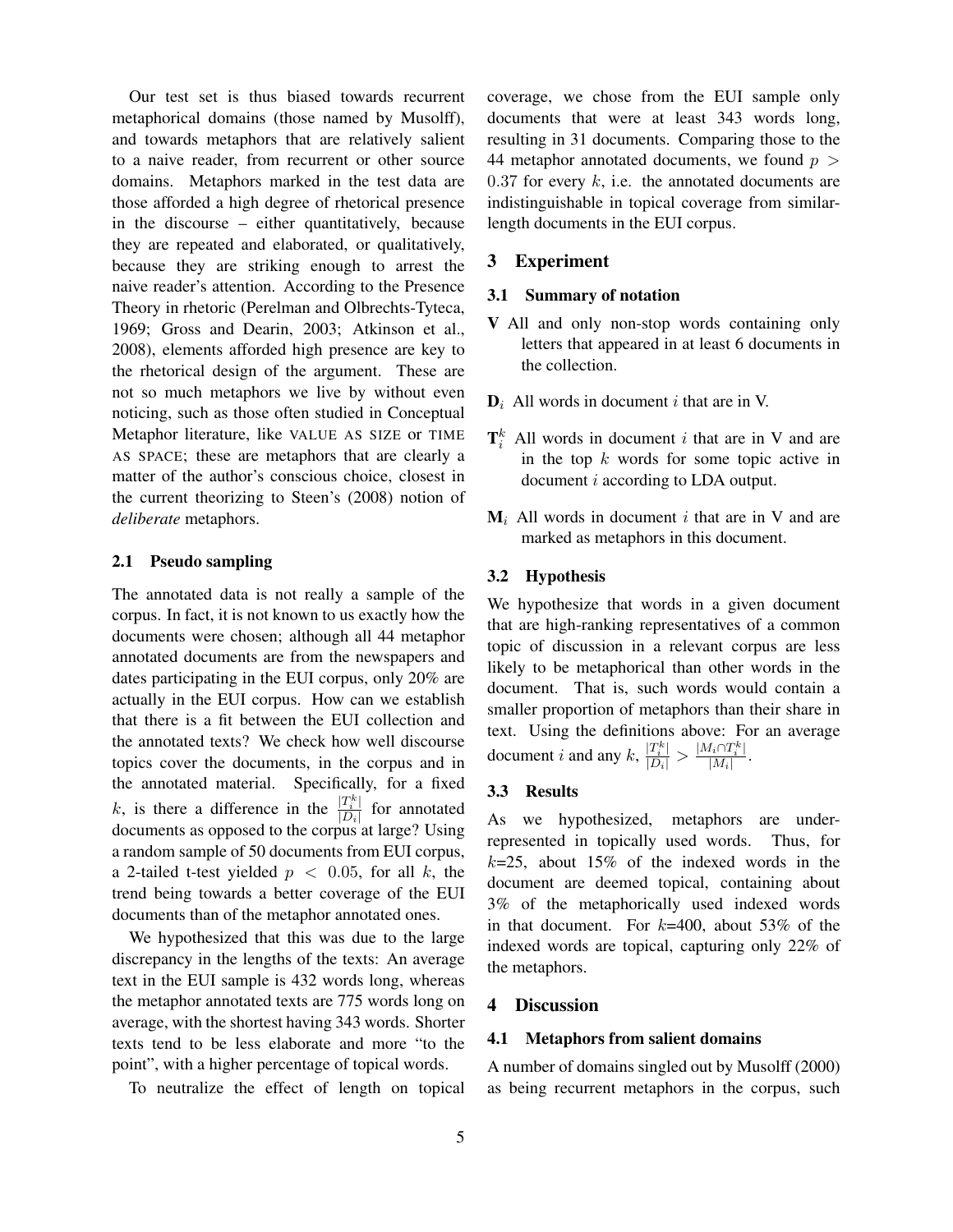

Figure 1: As hypothesized,  $\frac{|T_i^k|}{|D_i|}$ , shown in circles, is larger than  $\frac{|M_i \cap T_i^k|}{|M_i|}$ , shown in squares, for various k.

as VEHICLE or LOVE, are also things people care about politically, hence they also correspond to recurrent topics of discussion (see clusters titled *transport* and *childcare* in table 1). It has been shown experimentally that the subject's in-depth familiarity with the source domain is necessary for the metaphor to work as intended – see for example Gentner and Gentner (1983) work on using water flow metaphors for electricity. Our results suggest that participants in political discourse draw on domains not only familiar in general, but indeed highly salient in the specific discourse itself.

As a consequence, an extended metaphor from a discourse-topical domain can be easily mistaken by the topic detection software for a topical use of the relevant items. Consider, for example, an extract from a 19 December 1991 article in *Times*:

Denis Healey, former Labour Chancellor of the Exchequer, urged the prime minister to stop playing Tory party politics with the negotiations over Europe and drew an image of Mr Major as a driver. He said: "I understand that if you are driving a car and sitting behind you is a lady with a handbag and a man with fangs, you may feel it wiser to drive in the slow lane. My own advice is that he should pull into a lay-by, turf the others out and then hand the wheel over to firmer and safer hands."

LDA considered {*drive driving*} to belong to

the topic that deals with safety and road accidents, including in its 200 most likely words {*crash died accidents pedestrians traffic safety cars maps motorists*}, although additional metaphorically used items from the same semantic domain, such as *lane* and *wheel*, were not among the top 200 representatives of this topic.

It is an intriguing direction for future research to compare the topical and metaphorical uses of such domains, in order to determine which aspects loom large indeed, being both matters of literal concern and prolific generators of metaphors, and how these are manipulated for persuasive effects. The example above suggests that in the British EUrelated discourse in 1990s safety of driving is both a topic-of-discussion ("Cyclists and pedestrians are more vulnerable on British roads than anywhere else in the European Union", proclaims *The Times* on 18 February 2000) and a metaphorical axis, stressing the importance of care and control, the hallmark of the Euro-sceptic stance towards the European integration process.

### 4.2 Topical metaphors

Putting aside topic detector's mistakes on extended metaphors from certain domains such as discussed in the previous section, what do metaphors in the topical vocabulary look like? The last topic shown in table 1 has to do with criticism towards EU bureaucracy, reflecting extensive discussions in the British media in the late 1990s of alleged corruption and mismanagement in the European Commission. Together with the words cited in the table, this topic lists *root* as one of its 300 most likely words.

This word shows up as a metaphor in 3 of our test documents. In two of them it is used precisely in the context projected by the topic:

In limpid language, whose meaning no bureaucrat can twist, these four wise men and one wise woman delivered, to their great credit, a coruscating indictment not just of individual commissioners, but of the entire management and corporate culture of the European Commission. They have made an incontestable case, in Tony Blair's words, for "root and branch reform".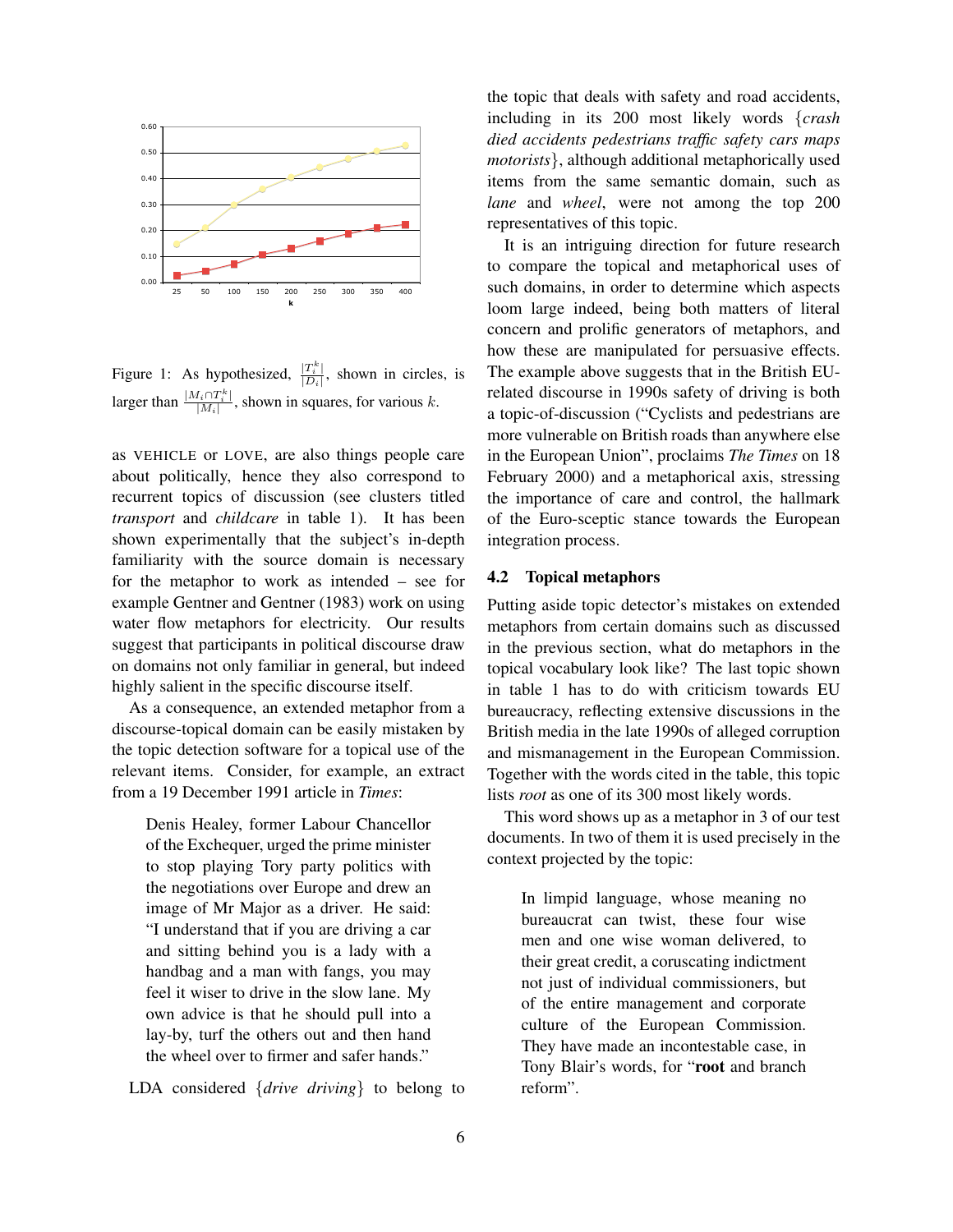Here, *root* is used in the *root and branch* idiom suggesting a complete change, a reform, which comes as part of a bundle with severe criticism. Yet the figurative nature of this expression as a metaphor from PLANT domain is apparent to naive readers, making it an instance of imagery routinely going together with criticism in this corpus. A related metaphorical sense of *root* is attested in similar contexts in the corpus, further explaining its connection to the topic:

Not unless they insist on credible systems to hold commissioners and bureaucrats to account. And not unless they appoint a new team with a brief not just to root out malpractices but to shut down entire programmes, such as tourism and humanitarian aid, which the Commission is incompetent to manage and which should never have been added to its everexpanding empire.

A bloodied European Commission looks likely to cling on to power today after an eleventh-hour threat to quit by its President, Jacques Santer, called the bluff of the European Parliament ... All week MEPs had been talking up the "nuclear option" of sacking the full Commission body over a burgeoning fraud and nepotism scandal that dates from 1995 ... Early 1997: Finnish Commissioner Erkki Liikanen announces plan to root out nepotism in Commission and improve financial controls.

In the third document with *root* metaphor, *root* is used in a different environment, and is not considered topical by LDA:

For at the root of this conflict lies the German denial that unemployment has anything to do with cyclical fluctuations in the economy.

Our quantitative results show that cases such as *root* are more an exception than a rule. Yet, from the perspective of the argumentative use of metaphors, such cases are instructive of the way certain metaphors get "attached" to certain topics of discussion. In this case, the majority of mentions of *root* in this critical context come from Tony Blair's expression that was cited and referenced widely enough to acquire a statistical association with the discussion of the Commission's failings in the corpus. Indeed, the political significance of Blair's successful appropriation of the issue was not lost on the media:

Tony Blair has swiftly positioned himself as the champion of "root and branch" reform. Not to be outdone, William Hague unveiled a "10-point plan" for reform of the Commission, no doubt drawing on his extensive McKinsey management expertise.

In future work, we plan to look closely at the topical metaphors, as they potentially represent outcomes of leadership battles fought in the media, and can thus have political consequences.

## 5 Conclusion

Using metaphor-annotated material that is sufficiently representative of the topical composition of a similar-length document in a large background corpus, we showed that words expressing a discourse-wide topic of discussion are less likely to be metaphorical than other words in a document.

This is, to our knowledge, the first quantitative demonstration of the connection between metaphoricity of a given word and its role in the relevant background discourse. It complements the traditionally "localistic" outlook on metaphors that is based on the observation that a metaphorically used item creates a local incongruity because there is a violation of a selectional restrictions between verbs and their arguments (Fass, 1991; Mason, 2004; Gedigian et al., 2006; Birke and Sarkar, 2006) or in the adjective-noun pairs (Krishnakumaran and Zhu, 2007). Global discourse-level information can potentially be used to focus metaphor detectors operating at the local level on items with higher metaphoric potential.

Reining and Lönneker-Rodman (2007) use minimal topical information to focus their search for metaphors. Working with a French-language